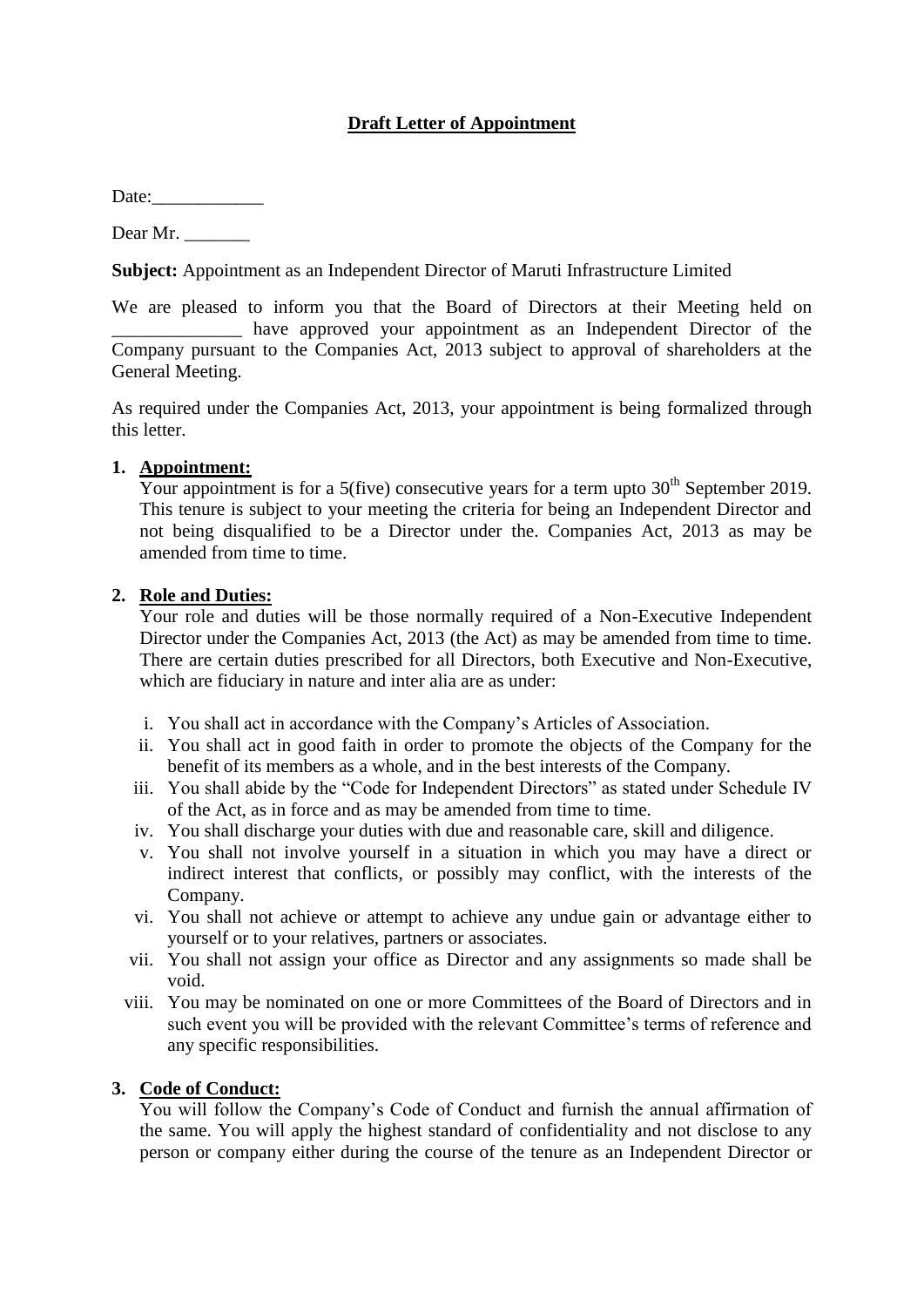following cessation, any confidential information concerning the Company with which you come into contact by virtue of your position as a Director except as permitted by law.

#### **4. Prohibition on Insider Trading:**

You will follow Code of Conduct for Prevention of Insider Trading of Maruti Infrastructure Limited and the requirements under the Companies Act, 2013 and SEBI Regulations. This code inter alia prohibits the Directors disclosing of any unpublished price sensitive information and/ or dealing in the securities of the Company, while in possession of the unpublished price sensitive information of the Company.

You shall not buy, sell or deal in the securities without the requisite prior clearance from the Company, if the value of the proposed trades exceed the threshold limit as prescribed in the Code.

#### **5. Induction and Training:**

The Company will conduct a formal induction program to provide suitable training to Independent Directors to familiarise them with the Company, their roles, rights, responsibilities in the Company, nature of the industry in which the Company operates, business model of the Company, etc.

The Independent Directors will be encouraged to attend special training courses to perform their role in highest standards and to continually update their skills and knowledge.

#### **6. Independent Professional Advice:**

There may be occasions when you consider that you need professional advice in furtherance of your duties as a Director and it will be appropriate for you to consult independent advisers at the Company's expense. The Company will reimburse the full cost of expenditure incurred in accordance with the Company's policy.

#### **7. Remuneration:**

You will be entitled to remuneration in accordance with the criteria, as may be approved by the Board of Directors / Nomination and Remuneration Committee / Shareholders at their meeting within the applicable provisions of the Companies Act, 2013. You will be entitled to reimbursement of expenses for attending the meetings of the Board or Committees as may be decided by the Board of Directors.

#### **8. Evaluation Processes:**

As a member of the Board, your performance as well as the performance of entire Board and its Committee's shall be evaluated annually. Evaluation of each Director shall be done by all the other Directors.

#### **9. Termination:**

You may resign from your position at any time by giving a notice in writing to the Company stating the reasons for resignation.

Your appointment may also be terminated if, at any stage during your term, there is a change that may affect your status as an Independent Director as envisaged in Section 149(6) of the Act, or if you fail to meet the criteria for "Independence" under the provisions of the Listing Regulations.